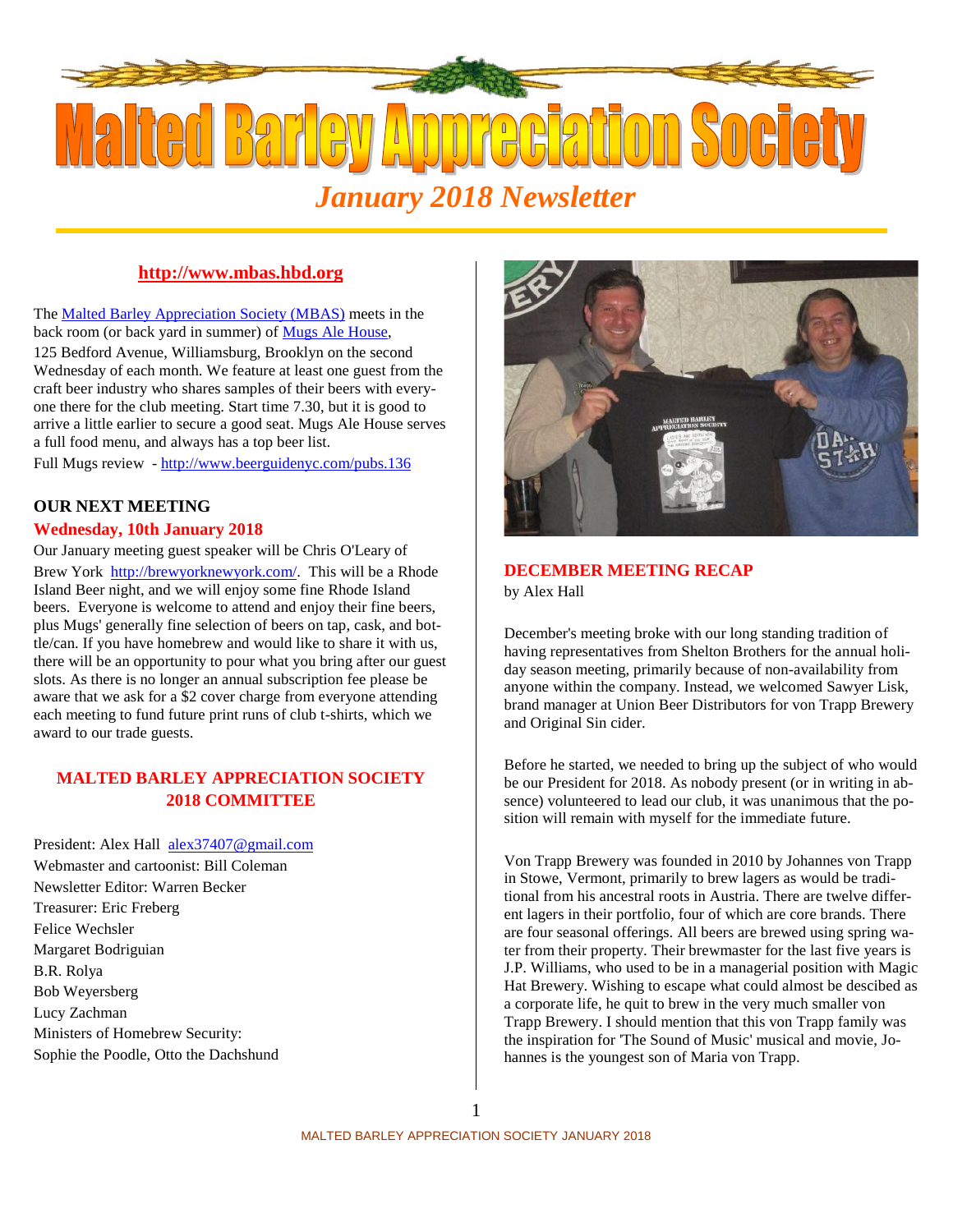Sawyer's first offering was von Trapp 'Helles Lager', which is quite sessionable at 4.9% ABV and 20 IBUs. This golden lager with a floral and pleasantly herbal hop aroma had a dry finish, Tettnanger and Perle hops are used which adheres to a traditional Austrian (or German) helles recipe. I found it to be soft on the palate and excellent for a session.



Next was 'Bohemian Pilsner', 5.4% ABV and much hoppier than the Helles at 42 IBUs - indeed quite hoppy for the style. Perle and Saaz hops on the palate made this smooth, crisp lager enjoyable with a distinct bite.

'Hoppy Marzen', from a can as opposed to the previous two bottle offerings, comes in at 6.4% ABV and 40 IBUs. This is a limited edition which is only available for two months annually. "A little of Austria, a lot of Vermont" Sawyer quoted. This is a collaboration with Hoppebräu of Bavaria. Copious amounts of Hüll Melon and Mandarina Bavaria hops gave this marzen a beautiful aroma and a nice bitterness - just right without going too high on the IBU scale in my opinion.

'Trösten Lager', apparently translating to 'comfort beer', was next. This was found to be a very tasty schwarzbier with a nutty and quite smoky aspect on the palate from use of Carafa and smoked malts. The finish was smooth and enticing for imbibing some more. The ABV is 6.0%, and bitteess is 19 IBUs.

With that quartet duly imbibed, we turned to Sawyer's other role with Union Beer Distributors - Original Sin Cider. Personally, and notably not being a great cider fan, I was instantly impressed with 'Black Widow', 6.0% ABV. It was not anywhere near what I was

expecting, being made with blackberries as well as apples - sweet, fruity, but there was an underlying tartness to counter the sweetness (presuming wild yeast on the blackberries). Very quenching and indeed different for profiling a cider. Original Sin was founded by Gidon Coll, who lives in Greenwich Village but has his cider made upstate. He was ahead of his time with the craft cider market when he launched the brand in 1996 as many competitors have appeared since then. The ci-



ders he produces are available in 19 states.

Our session was concluded by our long time friend John Naegele sharing his homebrews, a dubbel which



tasted extremely nice but was fobbing like it wanted to escape from the planet (John admitted he primed it too much), and 'X17' which was a really beautiful smoked old ale - fruit beer hybrid brewed with blueberries. Cheers John!

Calling all homebrewers! Please bring your beers to share at our meetings (to be poured after the guest or guests have finished) the MBAS was founded as a homebrewers' club but in recent years has expanded to more general craft beer geekery. But we haven't abandoned our roots!



## **FRIEND WEBSITES ASSOCIATED WITH THE MBAS**

**Fuhmentaboutit -** http://heritageradionetwork.org/series/fuhmentaboudit/ Chris Cuzme and Mary Izett's homebrewing podcast. **Beer Sessions Radio**  http://heritageradionetwork.org/?s=Beer+Sessions+Radio Craft beer podcast hosted by Jimmy Carbone. **The Gotham Imbiber**  http://www.gotham-imbiber.com/ Alex Hall's 'from the street' NYC craft beer site. **A New York Beer and Pub Guide**  http://www.beerguidenyc.com/ Over 300 NYC beer destinations with multiple search options. **BrewYorkNewYork**  http://brewyorknewyork.com/ Local craft news by Chris O'Leary **NYC Craft Beer Club**  https://www.facebook.com/groups/166404453379990/



MALTED BARLEY APPRECIATION SOCIETY JANUARY 2018